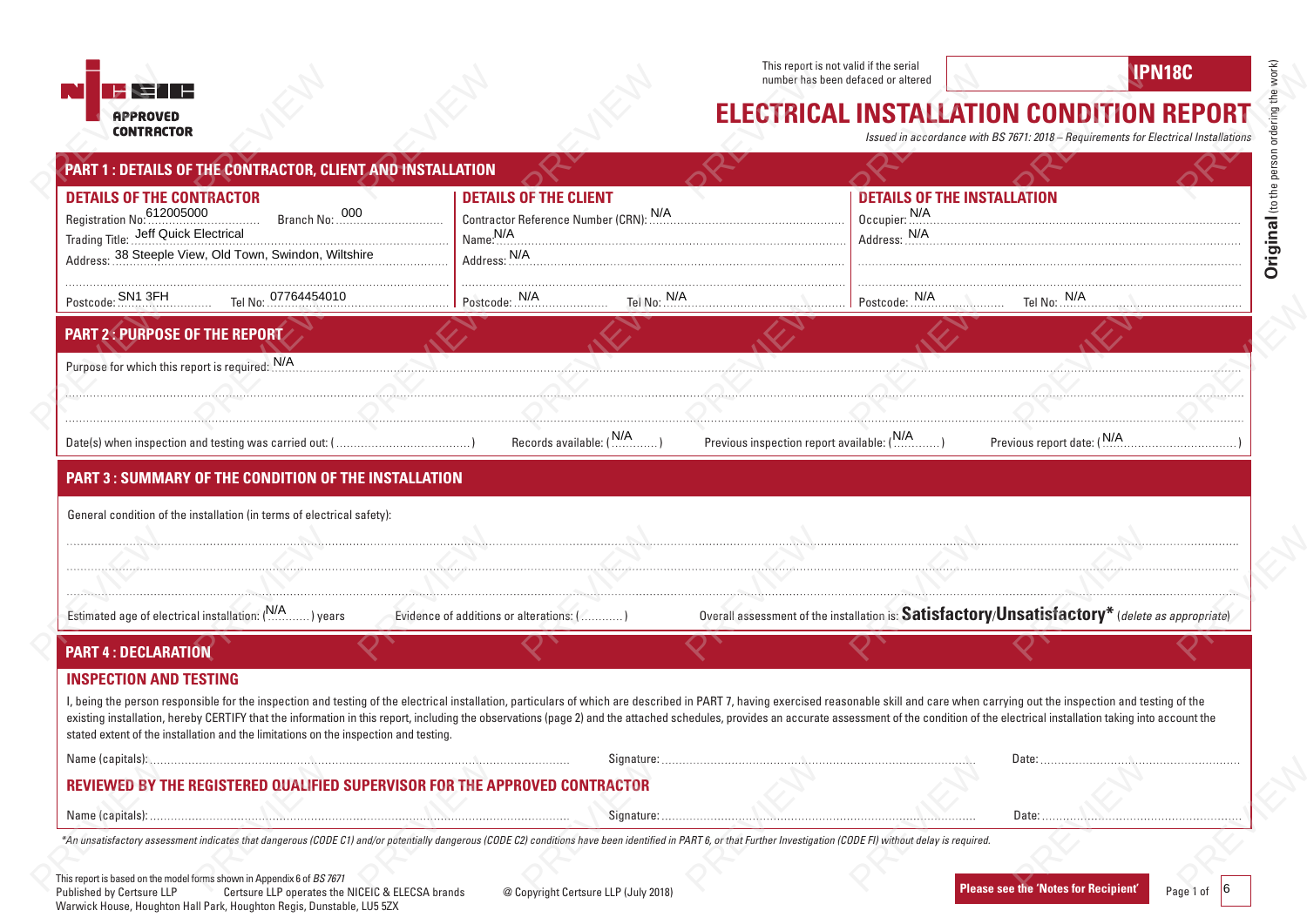

This report is not valid if the serial **number has been defaced or altered IPN18C**<br>**IPN18C** 



## **ELECTRICAL INSTALLATION CONDITION REPORT**

*Issued in accordance with BS 7671: 2018 – Requirements for Electrical Installations*

### **PART 5 : NEXT INSPECTION**

|                | <b>PART 6: OBSERVATIONS AND RECOMMENDATIONS FOR ACTIONS TO BE TAKEN</b>                                                                                                                                                                                                          |                                 |                                                                                  |                                      |                                                    |                           |  |  |
|----------------|----------------------------------------------------------------------------------------------------------------------------------------------------------------------------------------------------------------------------------------------------------------------------------|---------------------------------|----------------------------------------------------------------------------------|--------------------------------------|----------------------------------------------------|---------------------------|--|--|
| <b>CODES:</b>  | One of the following Codes, as appropriate, has been allocated to each of the observations made below to<br>indicate to the person(s) responsible for the electrical installation the degree of urgency for remedial action   Risk of injury. Immediate remedial action required | <b>CODE C1 'Danger Present'</b> | <b>CODE C2 'Potentially Dangerous'</b><br><b>Urgent remedial action required</b> | CODE C3<br>'Improvement Recommended' | <b>CODE FI</b><br>'Further Investigation Required' |                           |  |  |
|                | Referring to the Schedule of Items Inspected (see PART 10), the attached Schedule of Circuit Details and Test Results (see PART 12), and subject to any agreed limitations listed in PART 7:                                                                                     |                                 |                                                                                  |                                      |                                                    |                           |  |  |
|                | There are no items adversely affecting electrical safety (), OR The following observations and recommendations for action are made:                                                                                                                                              |                                 |                                                                                  |                                      |                                                    |                           |  |  |
| <b>Item No</b> |                                                                                                                                                                                                                                                                                  | Observation(s)                  |                                                                                  |                                      | Code                                               | <b>Location Reference</b> |  |  |
|                |                                                                                                                                                                                                                                                                                  |                                 |                                                                                  |                                      |                                                    |                           |  |  |
|                |                                                                                                                                                                                                                                                                                  |                                 |                                                                                  |                                      |                                                    |                           |  |  |
|                |                                                                                                                                                                                                                                                                                  |                                 |                                                                                  |                                      |                                                    |                           |  |  |
|                |                                                                                                                                                                                                                                                                                  |                                 |                                                                                  |                                      |                                                    |                           |  |  |
|                |                                                                                                                                                                                                                                                                                  |                                 |                                                                                  |                                      |                                                    |                           |  |  |
|                |                                                                                                                                                                                                                                                                                  |                                 |                                                                                  |                                      |                                                    |                           |  |  |
|                |                                                                                                                                                                                                                                                                                  |                                 |                                                                                  |                                      |                                                    |                           |  |  |
|                |                                                                                                                                                                                                                                                                                  |                                 |                                                                                  |                                      |                                                    |                           |  |  |
|                |                                                                                                                                                                                                                                                                                  |                                 |                                                                                  |                                      |                                                    |                           |  |  |
|                |                                                                                                                                                                                                                                                                                  |                                 |                                                                                  |                                      | <b>ALLINIA</b>                                     |                           |  |  |
|                |                                                                                                                                                                                                                                                                                  |                                 |                                                                                  |                                      |                                                    |                           |  |  |
|                |                                                                                                                                                                                                                                                                                  |                                 |                                                                                  |                                      |                                                    |                           |  |  |
|                |                                                                                                                                                                                                                                                                                  |                                 |                                                                                  |                                      |                                                    |                           |  |  |
|                |                                                                                                                                                                                                                                                                                  |                                 |                                                                                  |                                      |                                                    |                           |  |  |
|                |                                                                                                                                                                                                                                                                                  |                                 |                                                                                  |                                      |                                                    |                           |  |  |

\*The proposed date for the next inspection should take into consideration any legislative or licensing requirements and the frequency and quality of maintenance that the installation can reasonably be expected to receive d *The period should be agreed between relevant parties.*

( ) ( ) ( ) ( )

**Immediate action required** for items: ( ) N/A  $\ldots$  ( )  $\ldots$   $\ldots$   $\ldots$   $\ldots$   $\ldots$   $\ldots$   $\ldots$   $\ldots$   $\ldots$   $\ldots$   $\ldots$   $\ldots$   $\ldots$   $\ldots$   $\ldots$   $\ldots$   $\ldots$   $\ldots$   $\ldots$   $\ldots$   $\ldots$   $\ldots$   $\ldots$   $\ldots$   $\ldots$   $\ldots$   $\ldots$   $\ld$ 

( ) ( ) ( ) ( ) ( ) ( ) ( ) ( )

Urgent remedial action required for items: (  $N/A$  , ) **Alluminum constructs in the properties** ( ) **Further investigation required** for items: (  $N/A$  , ) **Alluminum constructs in the properties** ( ) ) **Further investigatio** 

Improvement recommended for items: (N/A

This report is based on the model forms shown in Appendix 6 of *BS 7671*

Additional pages? ( None )

Published by Certsure LLP Certsure LLP operates the NICEIC & ELECSA brands @ Copyright Certsure LLP (July 2018) Warwick House, Houghton Hall Park, Houghton Regis, Dunstable, LU5 5ZX

 $(N/A)$ 

State page numbers: (N/A)

Urgent remedial action required for items: (N/A example action of the contract of the contract of the contract of the contract of the contract of the contract of the contract of the contract of the contract of the contract

Page 2 of 6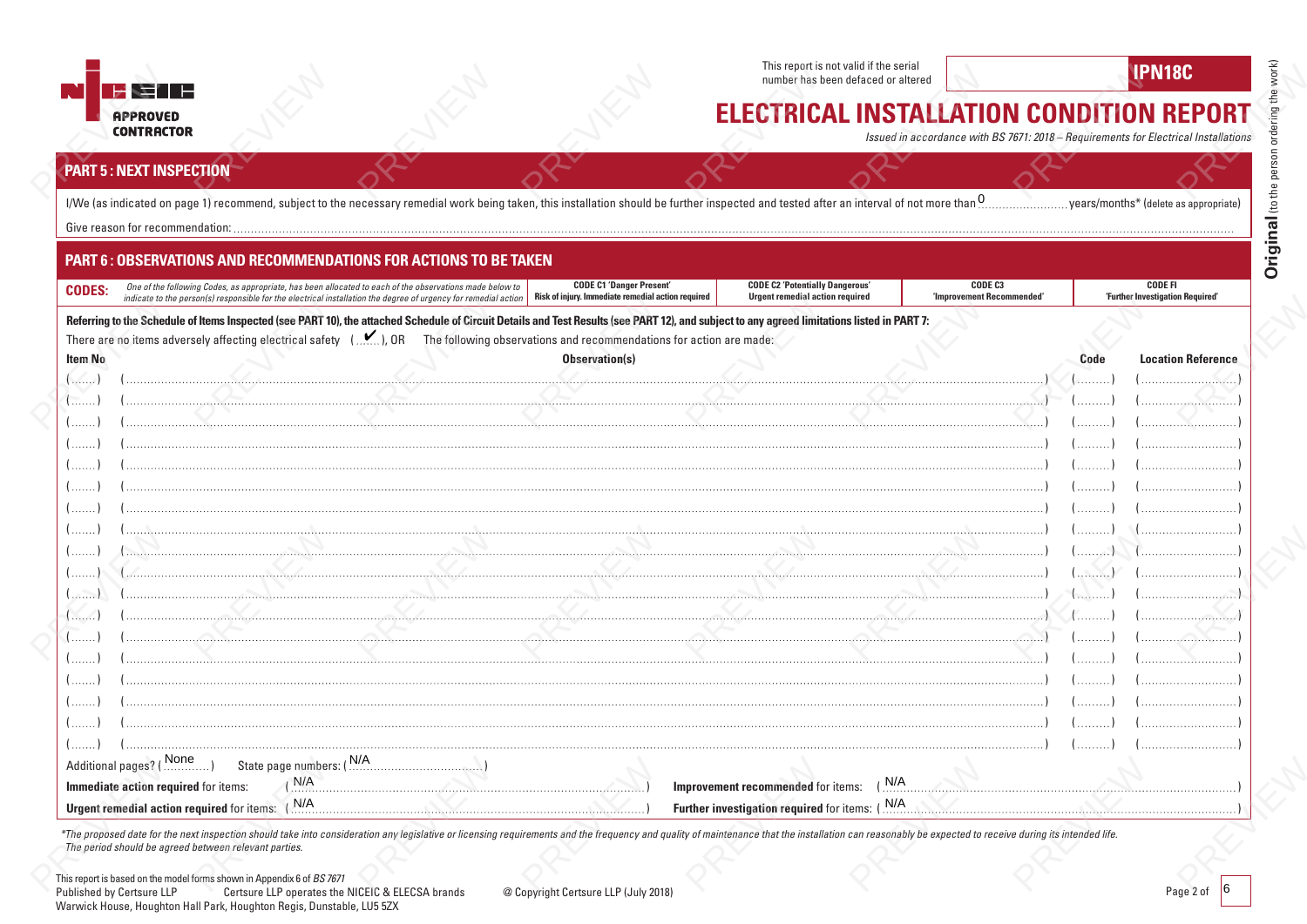

# **ELECTRICAL INSTALLATION CONDITION REPORT**

*Issued in accordance with BS 7671: 2018 – Requirements for Electrical Installations*

| <b>PART 7: DETAILS AND LIMITATIONS OF THE INSPECTION AND TESTING</b>                                                                                                                                                                                                                                                                                                                 |                                                  |                                                                                                 |                                                                                                                                                                                                                                      |                                                |                              |
|--------------------------------------------------------------------------------------------------------------------------------------------------------------------------------------------------------------------------------------------------------------------------------------------------------------------------------------------------------------------------------------|--------------------------------------------------|-------------------------------------------------------------------------------------------------|--------------------------------------------------------------------------------------------------------------------------------------------------------------------------------------------------------------------------------------|------------------------------------------------|------------------------------|
| The inspection and testing has been carried out in accordance with BS 7671: 2018, as amended. Cables concealed within trunking and conduits, or cables and conduits concealed under floors, in inaccessible roof spaces and ge<br>the building or underground, have not been visually inspected unless specifically agreed between the Client and the Inspector prior to inspection. |                                                  |                                                                                                 |                                                                                                                                                                                                                                      |                                                |                              |
|                                                                                                                                                                                                                                                                                                                                                                                      |                                                  |                                                                                                 | (see additional page No. <sup>N/A</sup> ) بالمستحدث المستحدث المستخدمات المستخدمات المستخدمات المستخدمات المستخدمات المستخدمات المستخدمات المستخدمات المستخدمات المستخدمات المستخدمات المستخدمات المستخدمات المستخدمات المستخدمات ال |                                                |                              |
|                                                                                                                                                                                                                                                                                                                                                                                      |                                                  |                                                                                                 |                                                                                                                                                                                                                                      |                                                |                              |
|                                                                                                                                                                                                                                                                                                                                                                                      |                                                  |                                                                                                 |                                                                                                                                                                                                                                      |                                                |                              |
|                                                                                                                                                                                                                                                                                                                                                                                      |                                                  |                                                                                                 |                                                                                                                                                                                                                                      |                                                |                              |
|                                                                                                                                                                                                                                                                                                                                                                                      |                                                  |                                                                                                 |                                                                                                                                                                                                                                      |                                                |                              |
| <b>PART 8: SUPPLY CHARACTERISTICS AND EARTHING ARRANGEMENTS</b>                                                                                                                                                                                                                                                                                                                      |                                                  |                                                                                                 |                                                                                                                                                                                                                                      |                                                |                              |
| <b>System type and earthing arrangements</b>                                                                                                                                                                                                                                                                                                                                         | Number and type of live conductors               |                                                                                                 | <b>Nature of supply parameters</b>                                                                                                                                                                                                   |                                                |                              |
| TN-S: $(N/A \dots)$<br>$TN-C-S: (N/A)$<br>TT: $(N/A$                                                                                                                                                                                                                                                                                                                                 | 1-phase, 2-wire: ( <sup>N/A</sup> )<br><b>AC</b> |                                                                                                 | 2-phase, 3-wire: $(N/A)$<br>Nominal line voltage, U (1):                                                                                                                                                                             | $(N/A \dots)$ V                                | $(1)$ By enquiry,            |
| Other (state): $N/A$                                                                                                                                                                                                                                                                                                                                                                 | 3-phase, 3-wire: $(N/A$                          |                                                                                                 | 3-phase, 4-wire: $(N/A)$ .<br>Nominal line voltage to Earth, $U_0$ <sup>(1)</sup> :                                                                                                                                                  | $(N/A \ldots) V$                               | measurement, or              |
| <b>Supply protective device</b>                                                                                                                                                                                                                                                                                                                                                      | <b>DC</b> 2-wire: $N/A$ ) 3-wire: $(N/A)$        |                                                                                                 | Other: $N/A$ (1)<br>Nominal frequency, f (1):                                                                                                                                                                                        | $(N/A$ $(HZ)$                                  | by calculation               |
|                                                                                                                                                                                                                                                                                                                                                                                      | Confirmation of supply polarity:                 |                                                                                                 | $(N/A)$<br>Prospective fault current, $I_{nf}$ (1)*:                                                                                                                                                                                 | $(N/A$ $(kA)$                                  |                              |
|                                                                                                                                                                                                                                                                                                                                                                                      |                                                  | Rated current: (N/A) A Cther sources of supply (as detailed on attached schedule) Page No:(N/A) | External loop impedance, $Z_e$ <sup>(1)*</sup> :                                                                                                                                                                                     | $(N/A)$ $\Omega$                               |                              |
| <b>PART 9: PARTICULARS OF INSTALLATION REFERRED TO IN THIS REPORT</b>                                                                                                                                                                                                                                                                                                                |                                                  |                                                                                                 |                                                                                                                                                                                                                                      |                                                |                              |
| <b>Main protective conductors</b><br><b>Means of Earthing</b>                                                                                                                                                                                                                                                                                                                        |                                                  | <b>Main protective bonding connections</b>                                                      | Main switch / Switch-fuse / Circuit-breaker / RCD                                                                                                                                                                                    |                                                |                              |
| (N/A)<br>Earthing conductor:<br>Distributor's facility:                                                                                                                                                                                                                                                                                                                              | Water installation pipes:                        | (N/A)                                                                                           | Type:                                                                                                                                                                                                                                |                                                |                              |
| $(\mathbf{M},\mathbf{M})$<br>Installation earth electrode:<br>$(material N/A$ $N/A$ $csa N/A$ $mm2)$                                                                                                                                                                                                                                                                                 | Gas installation pipes:<br>Structural steel:     | (N/A)<br>(N/A)                                                                                  | Location:                                                                                                                                                                                                                            | N/A                                            |                              |
| Connection / continuity verified:<br>Where an earth electrode is used insert                                                                                                                                                                                                                                                                                                         | (N/A)<br>Oil installation pipes:                 | (N/A)                                                                                           | $(0, \ldots, 0)$<br>No. of poles:<br>$(N/A)$ $(A)$<br>Current rating:                                                                                                                                                                | Rating / setting of device:<br>Voltage rating: | $(N/A)$ $(A)$<br>$(N/A)$ $V$ |
| Main protective bonding conductors:                                                                                                                                                                                                                                                                                                                                                  | Lightning protection:                            | (N/A)                                                                                           |                                                                                                                                                                                                                                      |                                                |                              |
| Electrode resistance to Earth: $(N/A)_{\Omega}$                                                                                                                                                                                                                                                                                                                                      |                                                  |                                                                                                 | Where an RCD is used as the main switch<br>RCD rated residual operating current, $I_{\Lambda n}$ :                                                                                                                                   |                                                | $(N/A)$ mA                   |
| Connection / continuity verified:                                                                                                                                                                                                                                                                                                                                                    | (N/A)                                            |                                                                                                 | Measured operating time: (N/A) ms                                                                                                                                                                                                    | Rated time delay:                              | $N/A$ ms                     |
| *Where the installation is supplied by more than one source, the higher or highest values of prospective fault current, I <sub>nf</sub> , and external earth fault loop impedance, Z <sub>e</sub> , must be recorded.                                                                                                                                                                |                                                  |                                                                                                 |                                                                                                                                                                                                                                      |                                                |                              |

All fields must be completed. Enter either, as appropriate: '/' if Acceptable condition; 'N/A' if Not applicable; 'LIM' if a Limitation exists; or Code appropriately - CODE 'C1', 'C2', 'C3' or 'FI' (codes to be recorded in

*with additional comments (where appropriate) on attached numbered sheets)*

This report is based on the model forms shown in Appendix 6 of *BS 7671*<br>Published by Certsure LLP Certsure LLP operates the Published by Certsure LLP Certsure LLP operates the NICEIC & ELECSA brands @ Copyright Certsure LLP (July 2018) Warwick House, Houghton Hall Park, Houghton Regis, Dunstable, LU5 5ZX

**RETTE APPROVED CONTRACTOR**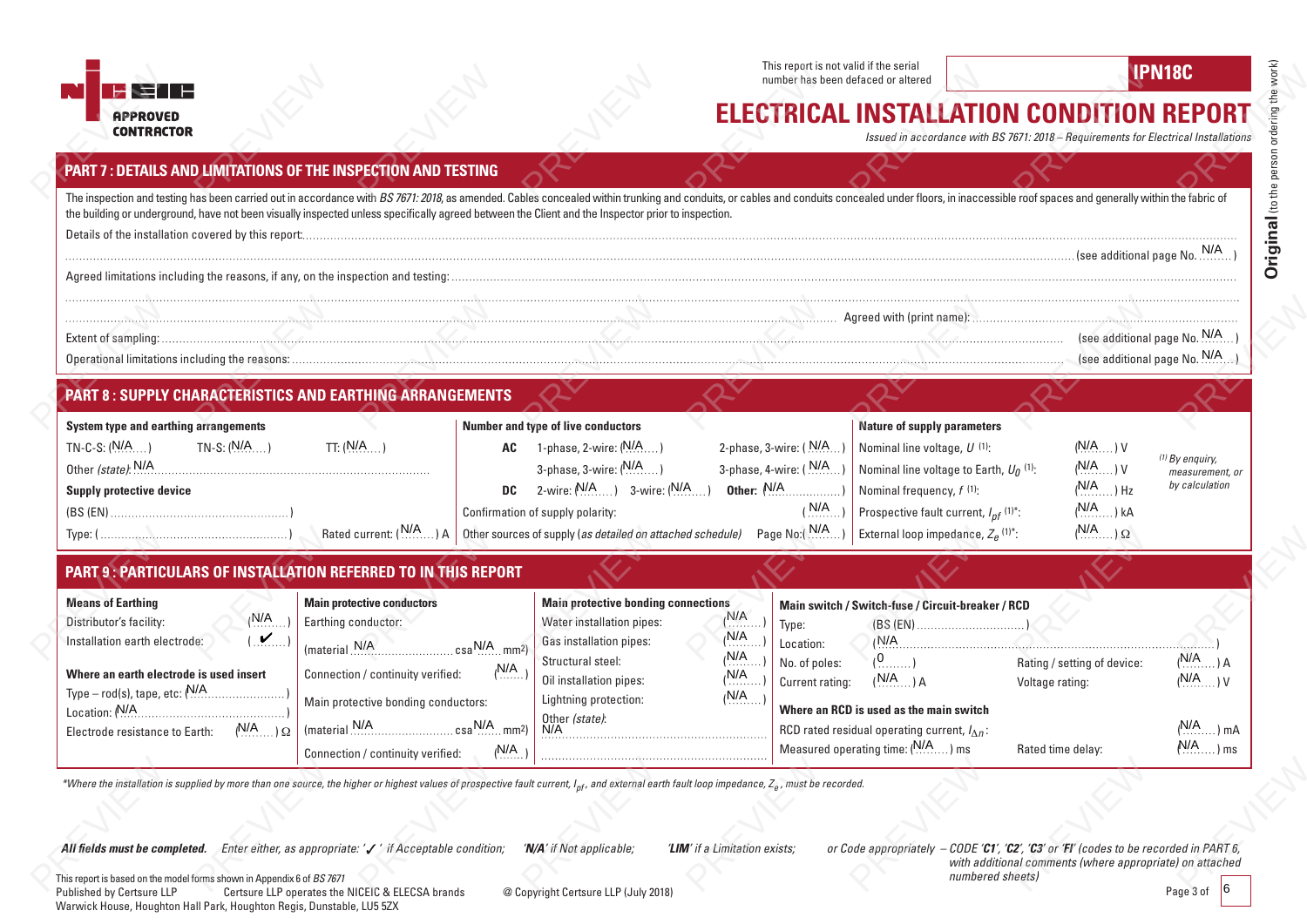

This report is not valid if the serial This report is not valid if the serial **IPN18C**<br>number has been defaced or altered **IPN18C** 

## **ELECTRICAL INSTALLATION CONDITION REPORT**

*Issued in accordance with BS 7671: 2018 – Requirements for Electrical Installations*

|          | <b>PART 10 : SCHEDULE OF ITEMS INSPECTED</b>                                                                                                                                                                                        |                                |                                                                                                                                                                                                 |                                       |                                             |                                                                                                                                        |            |
|----------|-------------------------------------------------------------------------------------------------------------------------------------------------------------------------------------------------------------------------------------|--------------------------------|-------------------------------------------------------------------------------------------------------------------------------------------------------------------------------------------------|---------------------------------------|---------------------------------------------|----------------------------------------------------------------------------------------------------------------------------------------|------------|
|          | 1. External condition of electrical intake equipment (visual inspection only)<br>(If inadequacies are identified with the intake equipment, it is recommended<br>the person ordering the report informs the appropriate authority.) |                                | 4. Other methods of protection<br>Details should be provided on separate sheets:                                                                                                                | ( )<br>Page No. (N/A                  | enter equipment:                            | 5.24 Single-pole switching or protective devices in line conductors only: ()<br>5.25 Protection against mechanical damage where cables | ( )        |
|          | 1.1 Service cable:<br>1.2 Service head:<br>1.4 Meter tails:<br>1.3 Earthing arrangement: $($ )                                                                                                                                      | .                              | <b>5. Distribution equipment</b><br>5.1 Adequacy of working space / accessibility of equipment:<br>5.2 Security of fixing:                                                                      | ()                                    |                                             | 5.26 Protection against electromagnetic effects where cables<br>enter ferrromagnetic enclosures:                                       | ( )        |
|          | 1.5 Metering equipment: () 1.6 Isolator (where present): (                                                                                                                                                                          |                                | 5.3 Condition of insulation of live parts:                                                                                                                                                      | $\left(\ldots, \ldots, \ldots\right)$ | 6. Distribution / final circuits            |                                                                                                                                        |            |
|          | 2. Presence of adequate arrangements for parallel or switched<br>alternative sources<br>2.1 Adequate arrangements where a generating set operates as a                                                                              |                                | 5.4 Adequacy / security of barriers:<br>5.5 Condition of enclosure(s) in terms of IP rating:                                                                                                    | .<br>.<br>.                           | 6.1 Identification of conductors:           | 6.2 Cables correctly supported throughout their length:                                                                                | . ]<br>. ) |
|          | switched alternative to the public supply:<br>2.2 Adequate arrangements where generating set operates in<br>parallel with the public supply:                                                                                        | ()<br>( )                      | 5.6 Condition of enclosure(s) in terms of fire rating:<br>5.7 Enclosure not damaged / deteriorated so as to impair safety:<br>Presence and effectiveness of obstacles:<br>5.8                   | (<br>( )                              | 6.3<br>6.4 Non-sheathed cables protected by | Condition of insulation of live parts:<br>enclosures in conduit, ducting or trunking:                                                  | . )<br>$1$ |
|          | 2.3 Presence of alternative / additional supply arrangement<br>warning notice(s) at or near equipment, where required:                                                                                                              | ( )                            | 5.9 Presence of main switch(es), linked where required:<br>5.10 Operation of main switch(es) (functional check):                                                                                | ()                                    | (including flexible conduit):               | 6.5 Suitability of containment systems for continued use                                                                               | . )        |
|          | 3. Automatic disconnection of supply<br>3.1 Main earthing and bonding arrangements                                                                                                                                                  |                                | 5.11 Correct identification of circuit protective devices:                                                                                                                                      | ( )<br>( )                            |                                             | 6.6 Cables correctly terminated in enclosures<br>(indicate extent of sampling in PART 7 of report):                                    | . )        |
|          | Presence and condition of distributor's earthing arrangement: (<br>a)<br>Presence and condition of earth electrode arrangement,<br>b)                                                                                               |                                | 5.12 Adequacy of protective devices for prospective fault current:<br>5.13 RCD(s) provided for fault protection - includes RCBOs:                                                               | .<br>(                                | 6.7<br>6.8                                  | Indication of SPD(s) continued functionality confirmed:<br>Adequacy of AFDD(s), where specified:                                       | . )<br>. ) |
|          | if present:<br>Adequacy of earthing conductor size:<br>C)<br>Adequacy of earthing conductor connections:<br>d)                                                                                                                      | ( )                            | 5.14 RCD(s) provided for additional protection - includes RCBOs:<br>5.15 RCD(s) provided for protection against fire - includes RCBOs:<br>5.16 Manual operation of circuit-breakers and RCDs to | ( )<br>. )                            | 6.9<br>and are tight and secure:            | Confirmation that conductor connections, including<br>connections to busbars are correctly located in terminals                        | . )        |
|          | Accessibility of earthing conductor connections:<br>e)<br>Adequacy of main protective bonding conductor size(s):                                                                                                                    | . )<br>التشايلية<br>المتنبيتها | prove disconnection:<br>5.17 Confirmation that integral test button/switch causes RCD(s)                                                                                                        | ( )                                   |                                             | 6.10 Examination of cables for signs of unacceptable thermal and<br>mechanical damage / deterioration:                                 | . 1        |
|          | Adequacy of main protective bonding conductor connections: ()<br>g)<br>Accessibility of main protective bonding connections:<br>h)                                                                                                  | . )                            | to trip when operated (functional check)<br>5.18 Presence of RCD six-monthly retest notice at or near                                                                                           | $($ )                                 |                                             | 6.11 Adequacy of cables for current-carrying capacity with regard<br>to the type and nature of installation:                           |            |
|          | Accessibility and condition of other protective<br>bonding connections:                                                                                                                                                             | ( )                            | equipment, where required:<br>5.19 Presence of diagrams, charts or schedules at or near equipment,<br>where required:                                                                           | $($ )<br>$($ )                        | fault protection:                           | 6.12 Adequacy of protective devices; type and rated current for<br>6.13 Presence and adequacy of circuit protective conductors:        | . 1<br>( ) |
|          | Provision of earthing / bonding labels at all<br>appropriate locations:                                                                                                                                                             | $(\ldots, \ldots)$             | 5.20 Presence of non-standard (mixed) cable colour warning notices<br>at or near equipment, where required:                                                                                     | ()                                    | protective devices:                         | 6.14 Co-ordination between conductors and overload                                                                                     | . )        |
| 3.2 FELV |                                                                                                                                                                                                                                     |                                | 5.21 Presence of next inspection recommendation label:                                                                                                                                          | ()                                    |                                             | 6.15 Cable installation methods / practices appropriate to the type                                                                    |            |
|          | Source providing at least simple separation:<br>a)                                                                                                                                                                                  | . )                            | 5.22 All other required labelling provided:                                                                                                                                                     | .                                     |                                             | and nature of installation and external influences:                                                                                    | . )        |
|          | Plugs, socket-outlets and the like not interchangeable<br>b)<br>with those of other systems within the premises:                                                                                                                    | (x)                            | 5.23 Compatibility of protective device(s), base(s) and<br>other components:                                                                                                                    | . 1                                   |                                             | 6.16 Cables where exposed to direct sunlight, of a suitable type or<br>adequately protected against solar radiation:                   | . 1        |
|          |                                                                                                                                                                                                                                     |                                |                                                                                                                                                                                                 |                                       |                                             | 6.17 Cables adequately protected against damage and abrasion:                                                                          |            |

All fields must be completed. Enter either, as appropriate: '/' if Acceptable condition; 'N/A' if Not applicable; 'LIM' if a Limitation exists; or Code appropriately - CODE 'C1', 'C2', 'C3' or 'FI' (codes to be recorded in

**Original** (to the person ordering the work)

Original (to the person ordering the work)

This report is based on the model forms shown in Appendix 6 of *BS 7671*<br>Published by Certsure LLP Certsure LLP operates the Certsure LLP operates the NICEIC & ELECSA brands @ Copyright Certsure LLP (July 2018) Warwick House, Houghton Hall Park, Houghton Regis, Dunstable, LU5 5ZX

Page 4 of 6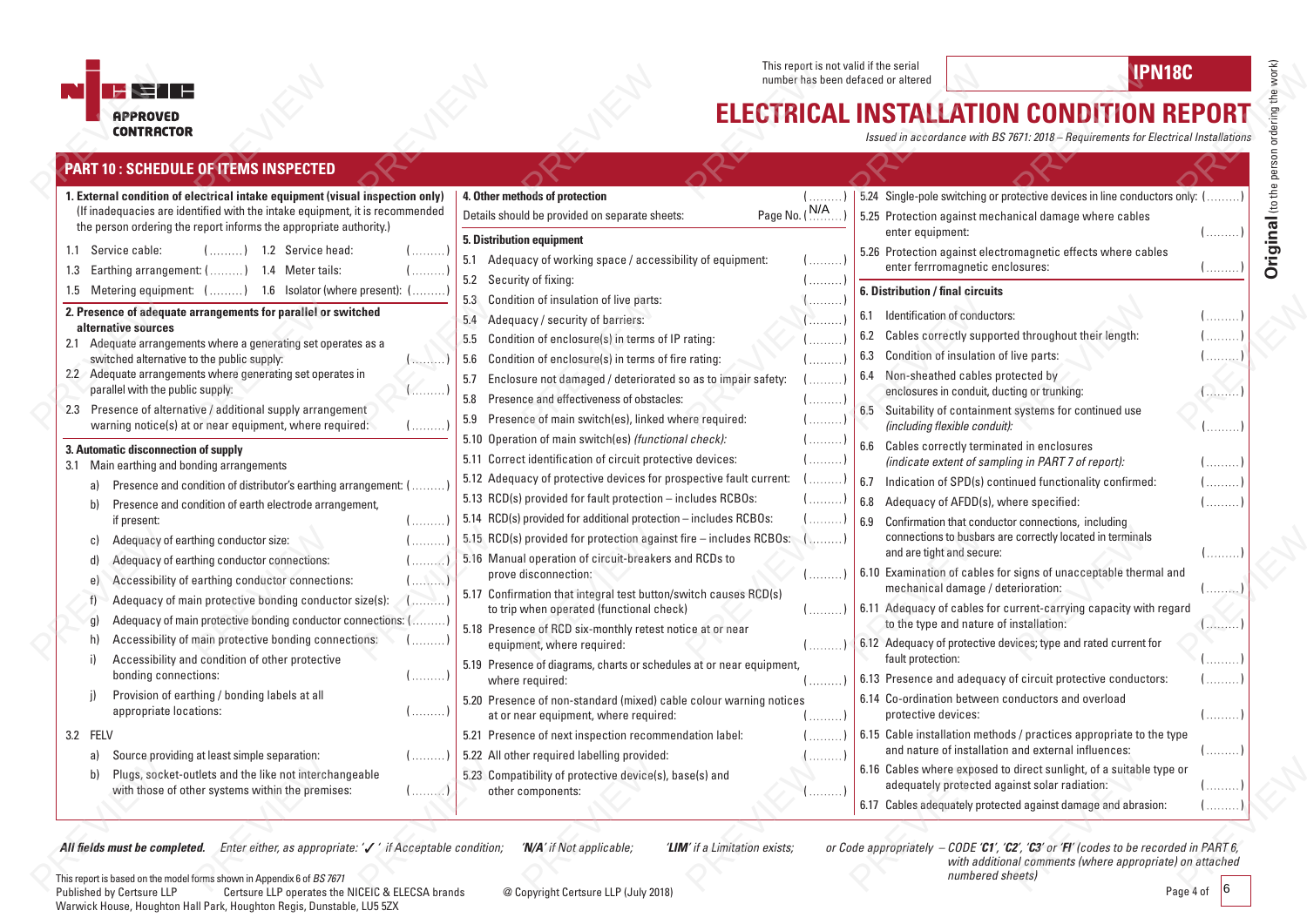

Warwick House, Houghton Hall Park, Houghton Regis, Dunstable, LU5 5ZX

This report is not valid if the serial This report is not valid if the serial **IPN18C**<br>number has been defaced or altered **IPN18C** 

# **ELECTRICAL INSTALLATION CONDITION REPORT**

*Issued in accordance with BS 7671: 2018 – Requirements for Electrical Installations*

| <b>PART 10: SCHEDULE OF ITEMS INSPECTED</b>                                                                                                                                                                                                                                                                                                                                                                                                                                                                                                                                                                                                                                                                                                                                                                                                                                                                                                                                                                                                                                                                                                                                                                                                                                                                                                                                                                                                           |                                                                                                             |                                                                                                                                                                                                                                                                                                                                                                                                                                                                                                                                                                                                                                                                    |                                                                                                                                                                                                                                                                                                                                                                                                                                                                                                                                                                |                                                                                                                                                                                 |                                                                                 |                                                                                                                                                                                                                                                                                                                                                                                                                                                                                                                                                                                                                                                                                                                                                                                                                                                                                                                                                                      |                                                                                                                                                                                |
|-------------------------------------------------------------------------------------------------------------------------------------------------------------------------------------------------------------------------------------------------------------------------------------------------------------------------------------------------------------------------------------------------------------------------------------------------------------------------------------------------------------------------------------------------------------------------------------------------------------------------------------------------------------------------------------------------------------------------------------------------------------------------------------------------------------------------------------------------------------------------------------------------------------------------------------------------------------------------------------------------------------------------------------------------------------------------------------------------------------------------------------------------------------------------------------------------------------------------------------------------------------------------------------------------------------------------------------------------------------------------------------------------------------------------------------------------------|-------------------------------------------------------------------------------------------------------------|--------------------------------------------------------------------------------------------------------------------------------------------------------------------------------------------------------------------------------------------------------------------------------------------------------------------------------------------------------------------------------------------------------------------------------------------------------------------------------------------------------------------------------------------------------------------------------------------------------------------------------------------------------------------|----------------------------------------------------------------------------------------------------------------------------------------------------------------------------------------------------------------------------------------------------------------------------------------------------------------------------------------------------------------------------------------------------------------------------------------------------------------------------------------------------------------------------------------------------------------|---------------------------------------------------------------------------------------------------------------------------------------------------------------------------------|---------------------------------------------------------------------------------|----------------------------------------------------------------------------------------------------------------------------------------------------------------------------------------------------------------------------------------------------------------------------------------------------------------------------------------------------------------------------------------------------------------------------------------------------------------------------------------------------------------------------------------------------------------------------------------------------------------------------------------------------------------------------------------------------------------------------------------------------------------------------------------------------------------------------------------------------------------------------------------------------------------------------------------------------------------------|--------------------------------------------------------------------------------------------------------------------------------------------------------------------------------|
| 6.18 Provision of additional protection by an RCD not exceeding 30 mA<br>a) For all socket-outlets with a rated current not exceeding 32 A,<br>unless exempt:<br>Supplies for mobile equipment with a rated current not<br>b)<br>exceeding 32 A for use outdoors:<br>For cables concealed in walls / partitions at a depth of less<br>c)<br>than 50 mm:<br>For cables concealed in walls / partitions containing metal<br>d)<br>parts regardless of depth:<br>Circuits supplying luminaires within domestic<br>e)<br>(household) premises:<br>Note: Older installations designed prior to BS 7671: 2018 may not have been<br>provided with RCDs for additional protection.<br>6.19 Provision of fire barriers, sealing arrangements and protection<br>against thermal effects:<br>6.20 Band II cables segregated / separated from Band I cables:<br>6.21 Cables segregated / separated from non-electrical services:<br>6.22 Termination of cables at enclosures<br>(indicate extent of sampling in PART 7 of report)<br>Connections under no undue strain:<br>a)<br>No basic insulation of a conductor, visible outside<br>b)<br>an enclosure:<br>Connections of live conductors adequately enclosed:<br>$\mathsf{C}$<br>Adequacy of connection at point of entry to enclosure.<br>d)<br>6.23 Temperature rating of cable insulation addequate:<br>6.24 Condition of accessories including socket-outlets, switches<br>and joint boxes satisfactory: | ()<br>$($ )<br>$(\ldots, \ldots, \ldots)$<br>$($ )<br>( )<br>. )<br>( )<br>().<br>$(\ldots, \ldots)$<br>( ) | 6.26 Single-pole switching or protective devices in<br>line conductors only:<br>6.27 Adequacy of connections, including cpcs, within accessories<br>and to fixed and stationary equipment:<br>7. Isolation and switching<br>7.1 Isolators<br>a)<br>Acceptable location (local / remote):<br>b)<br>c)<br>Correct operation verified:<br>d)<br>e)<br>be isolated by the operation of a single device:<br>7.2 Switching off for mechanical maintenance<br>a)<br>Acceptable location:<br>b)<br>c)<br>Correct operation verified:<br>d)<br>e)<br>7.3 Emergency switching off / stopping<br>a)<br>b)<br>c) Correct operation verified:<br>7.4 Functional switching<br>a) | Presence and condition of appropriate devices:<br>Capable of being secured in the OFF position:<br>Clearly identified by position and / or durable markings:<br>Warning label posted in situations where live parts cannot<br>Presence and condition of appropriate devices:<br>Capable of being secured in the OFF position:<br>Clearly identified by position and / or durable marking(s):<br>Presence and condition of appropriate devices:<br>Readily accessible for operation where danger might occur:<br>Presence and condition of appropriate devices: | $($ )<br>$\{\ldots, \ldots, \ldots\}$<br>$(\ldots, \ldots)$<br>$($ )<br>$($ )<br>$($ )<br>$($ )<br>( )<br>$($ )<br>( )<br>.<br>$(\ldots, \ldots)$<br>$($ )<br>( <b>.</b><br>$($ | 8.3<br>8.4<br>8.5 Security of fixing:<br>on a separate page:<br>b)<br>c)<br>N/A | 8. Current-using equipment (permanently connected)<br>8.1 Condition of equipment in terms of IP rating:<br>8.2 Equipment does not constitute a fire hazard:<br>Enclosure not damaged / deteriorated so as to impair safety:<br>Suitability for the environment and external influences:<br>8.6 Cable entry holes in ceiling above luminaires, sized or sealed<br>so as to restrict the spread of fire.<br>List number and location of luminaires inspected<br>8.7 Recessed luminaires (e.g. downlighters)<br>a) Correct type of lamps fitted:<br>Installed to minimise build-up of heat:<br>No signs of overheating to surrounding building fabric:<br>d) No signs of overheating to conductors / terminations:<br>9. List all special installations or locations covered by this report:<br>Indicate if the relevant requirements of Part 7 are satisfied and append results<br>of inspection on a separate numbered page.<br><b>SCHEDULE OF ITEMS INSPECTED BY</b> | $\left  \ldots \ldots \right $<br>()<br>( )<br>()<br>$(\ldots, \ldots, \ldots)$<br>( )<br>Page No. $(N/A$<br>. <del>.</del> .<br>. )<br>()<br>( )<br>$_1$ N/A<br>$($ )<br>(. ) |
| 6.25 Suitability of accessories for external influences:                                                                                                                                                                                                                                                                                                                                                                                                                                                                                                                                                                                                                                                                                                                                                                                                                                                                                                                                                                                                                                                                                                                                                                                                                                                                                                                                                                                              | $($ )                                                                                                       | b) Correct operation (functionality) verified:                                                                                                                                                                                                                                                                                                                                                                                                                                                                                                                                                                                                                     |                                                                                                                                                                                                                                                                                                                                                                                                                                                                                                                                                                | $\{$                                                                                                                                                                            |                                                                                 |                                                                                                                                                                                                                                                                                                                                                                                                                                                                                                                                                                                                                                                                                                                                                                                                                                                                                                                                                                      | Date:                                                                                                                                                                          |
| <b>PART 11: SCHEDULES AND ADDITIONAL PAGES</b><br><b>Schedule of Inspections</b><br><b>Schedule of Circuit Details and Test Results</b><br>for the installation<br>1.485<br>Page No(s):<br>Page No(s):<br>. )<br><b>All fields must be completed.</b> Enter either, as appropriate: $\checkmark$ if Acceptable condition;                                                                                                                                                                                                                                                                                                                                                                                                                                                                                                                                                                                                                                                                                                                                                                                                                                                                                                                                                                                                                                                                                                                             |                                                                                                             | for additional sources<br>(6)<br>Page No(s):<br>'N/A' if Not applicable;                                                                                                                                                                                                                                                                                                                                                                                                                                                                                                                                                                                           | Additional pages, including data sheets<br>None<br>The pages identified are an essential part of this report (see Regulation 653.2).<br>'LIM' if a Limitation exists;                                                                                                                                                                                                                                                                                                                                                                                          | (indicated in item 9. above)<br>Page No(s):                                                                                                                                     | <b>Special installations or locations</b><br>, None                             | <b>Continuation sheets</b><br>Page No(s):<br>or Code appropriately $-CODE 'CI'$ , 'C2', 'C3' or 'FI' (codes to be recorded in PART 6,<br>with additional comments (where appropriate) on attached                                                                                                                                                                                                                                                                                                                                                                                                                                                                                                                                                                                                                                                                                                                                                                    | None                                                                                                                                                                           |
| This report is based on the model forms shown in Appendix 6 of BS 7671<br>Certsure LLP operates the NICEIC & ELECSA brands<br>Published by Certsure LLP                                                                                                                                                                                                                                                                                                                                                                                                                                                                                                                                                                                                                                                                                                                                                                                                                                                                                                                                                                                                                                                                                                                                                                                                                                                                                               |                                                                                                             | Enter $a(\checkmark)$ or value in the respective fields, as appropriate.<br>@ Copyright Certsure LLP (July 2018)                                                                                                                                                                                                                                                                                                                                                                                                                                                                                                                                                   |                                                                                                                                                                                                                                                                                                                                                                                                                                                                                                                                                                |                                                                                                                                                                                 |                                                                                 | numbered sheets)                                                                                                                                                                                                                                                                                                                                                                                                                                                                                                                                                                                                                                                                                                                                                                                                                                                                                                                                                     | Page 5 of                                                                                                                                                                      |

Original (to the person ordering the work) **Original** (to the person ordering the work)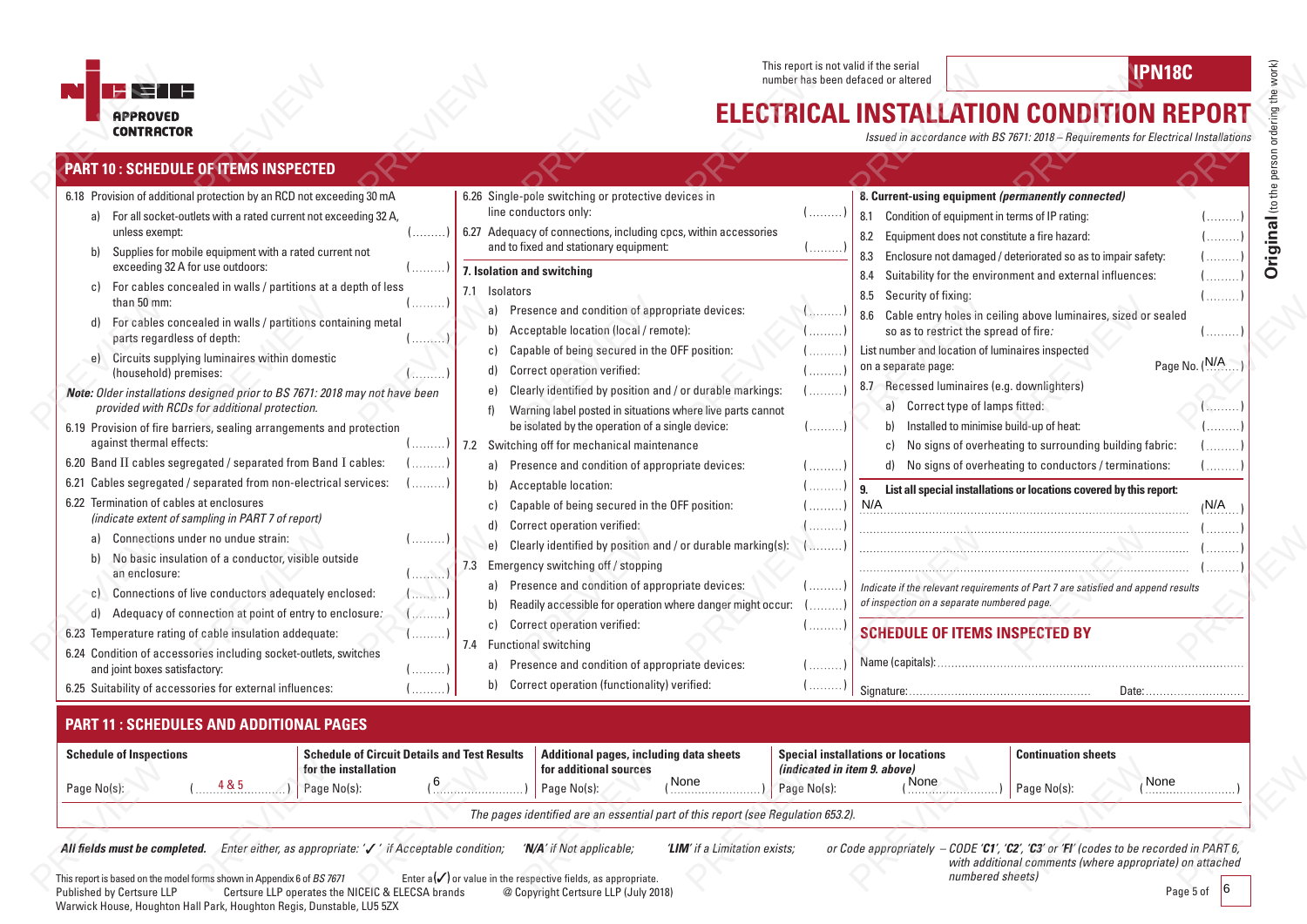This report is not valid if the serial This report is not valid if the serial **IPN18C**<br>number has been defaced or altered **IPN18C** 

## **HETH IN APPROVED<br>CONTRACTOR**

## **ELECTRICAL INSTALLATION CONDITION REPORT**

|                | <b>NET F</b>                                                                                                                                                                                                                                                                                                                    |                               |                                                   |                         |                            |                           |                                                       |                                                                                                                                                                                                                                |                                                    |                   |                             |                                                      |                                                                |        |                                                   |                               | This report is not valid if the serial<br>number has been defaced or altered |                                                   |                                                                                                           |                       |                            |                                                         |                                                | IPN18C                      |                              |                        |
|----------------|---------------------------------------------------------------------------------------------------------------------------------------------------------------------------------------------------------------------------------------------------------------------------------------------------------------------------------|-------------------------------|---------------------------------------------------|-------------------------|----------------------------|---------------------------|-------------------------------------------------------|--------------------------------------------------------------------------------------------------------------------------------------------------------------------------------------------------------------------------------|----------------------------------------------------|-------------------|-----------------------------|------------------------------------------------------|----------------------------------------------------------------|--------|---------------------------------------------------|-------------------------------|------------------------------------------------------------------------------|---------------------------------------------------|-----------------------------------------------------------------------------------------------------------|-----------------------|----------------------------|---------------------------------------------------------|------------------------------------------------|-----------------------------|------------------------------|------------------------|
|                | <b>APPROVED</b><br><b>CONTRACTOR</b>                                                                                                                                                                                                                                                                                            |                               |                                                   |                         |                            |                           |                                                       |                                                                                                                                                                                                                                |                                                    |                   |                             |                                                      |                                                                |        |                                                   |                               | <b>ELECTRICAL INSTALLATION CONDITION REPORT</b>                              |                                                   | Issued in accordance with BS 7671: 2018 - Requirements for Electrical Installations                       |                       |                            |                                                         |                                                |                             |                              |                        |
|                | <b>PART 12: SCHEDULE OF CIRCUIT DETAILS AND TEST RESULTS</b>                                                                                                                                                                                                                                                                    |                               |                                                   |                         |                            |                           |                                                       |                                                                                                                                                                                                                                |                                                    |                   |                             |                                                      | Circuits/equipment vulnerable to damage when testing N/A       |        |                                                   |                               |                                                                              |                                                   |                                                                                                           |                       |                            |                                                         |                                                |                             |                              |                        |
|                | $(A)$ Thermoplastic insulated /<br><b>CODES for Type of wiring</b>                                                                                                                                                                                                                                                              |                               | $(B)$ Thermoplastic cables in<br>metallic conduit |                         |                            |                           | $(C)$ Thermoplastic cables in<br>non-metallic conduit |                                                                                                                                                                                                                                | $(D)$ Thermoplastic cables in<br>metallic trunking |                   |                             | (E) Thermoplastic cables in<br>non-metallic trunking |                                                                |        | (F) Thermoplastic / SWA cables                    |                               | (G) Thermosetting / SWA cables                                               |                                                   | (H) Mineral-insulated cables                                                                              |                       | $(0)$ other - state: $N/A$ |                                                         |                                                |                             |                              |                        |
|                | Circuit description                                                                                                                                                                                                                                                                                                             |                               |                                                   |                         |                            | Circuit<br>conductor csa  |                                                       |                                                                                                                                                                                                                                | Protective device                                  |                   |                             | RCD                                                  |                                                                |        |                                                   | Circuit impedances $(\Omega)$ |                                                                              |                                                   |                                                                                                           | Insulation resistance |                            |                                                         |                                                | <b>RCD</b>                  | Test                         |                        |
| Circuit number |                                                                                                                                                                                                                                                                                                                                 | Type of wiring<br>(see Codes) | Reference Method<br>(BS 7671)                     | Number of points served |                            |                           | Max. disconnection<br>time (BS 7671)                  | BS (EN)                                                                                                                                                                                                                        | Type                                               | Rating            | Short-circuit<br>capacity   | Operating<br>current, $\frac{1}{\Delta n}$           | Maximum permitted<br>$Z_S$ for installed<br>protective device* |        | Ring final circuits only<br>(measured end to end) |                               |                                                                              | All circuits<br>(complete at least<br>one column) | Live<br>Live                                                                                              | Live /<br>Earth       | Test<br>voltage<br>DC      | Polarity                                                | Max measured earth<br>fault loop impedance, Zs | operating<br>time           | buttons                      |                        |
|                |                                                                                                                                                                                                                                                                                                                                 |                               |                                                   |                         | Live<br>(mm <sup>2</sup> ) | cpc<br>(mm <sup>2</sup> ) | (s)                                                   |                                                                                                                                                                                                                                |                                                    | (A)               | (kA)                        | (mA)                                                 | $(\Omega)$                                                     | (Line) | (Neutral)                                         | (cpc)<br>r <sub>2</sub>       | $(R_1 + R_2)$                                                                | $R_{2}$                                           | $(M\Omega)$                                                                                               | $(M\Omega)$           | (V)                        | $(\checkmark)$                                          | $(\Omega)$                                     | (ms)                        | <b>RCD</b><br>$(\checkmark)$ | AFDD<br>$(\checkmark)$ |
|                |                                                                                                                                                                                                                                                                                                                                 |                               |                                                   |                         |                            |                           |                                                       |                                                                                                                                                                                                                                |                                                    |                   |                             |                                                      |                                                                |        |                                                   |                               |                                                                              |                                                   |                                                                                                           |                       |                            |                                                         |                                                |                             |                              |                        |
|                |                                                                                                                                                                                                                                                                                                                                 |                               |                                                   |                         |                            |                           |                                                       |                                                                                                                                                                                                                                |                                                    |                   |                             |                                                      |                                                                |        |                                                   |                               |                                                                              |                                                   |                                                                                                           |                       |                            |                                                         |                                                |                             |                              |                        |
|                |                                                                                                                                                                                                                                                                                                                                 |                               |                                                   |                         |                            |                           |                                                       |                                                                                                                                                                                                                                |                                                    |                   |                             |                                                      |                                                                |        |                                                   |                               |                                                                              |                                                   |                                                                                                           |                       |                            |                                                         |                                                |                             |                              |                        |
|                |                                                                                                                                                                                                                                                                                                                                 |                               |                                                   |                         |                            |                           |                                                       |                                                                                                                                                                                                                                |                                                    |                   |                             |                                                      |                                                                |        |                                                   |                               |                                                                              |                                                   |                                                                                                           |                       |                            |                                                         |                                                |                             |                              |                        |
|                |                                                                                                                                                                                                                                                                                                                                 |                               |                                                   |                         |                            |                           |                                                       |                                                                                                                                                                                                                                |                                                    |                   |                             |                                                      |                                                                |        |                                                   |                               |                                                                              |                                                   |                                                                                                           |                       |                            |                                                         |                                                |                             |                              |                        |
|                |                                                                                                                                                                                                                                                                                                                                 |                               |                                                   |                         |                            |                           |                                                       |                                                                                                                                                                                                                                |                                                    |                   |                             |                                                      |                                                                |        |                                                   |                               |                                                                              |                                                   |                                                                                                           |                       |                            |                                                         |                                                |                             |                              |                        |
|                |                                                                                                                                                                                                                                                                                                                                 |                               |                                                   |                         |                            |                           |                                                       |                                                                                                                                                                                                                                |                                                    |                   |                             |                                                      |                                                                |        |                                                   |                               |                                                                              |                                                   |                                                                                                           |                       |                            |                                                         |                                                |                             |                              |                        |
|                |                                                                                                                                                                                                                                                                                                                                 |                               |                                                   |                         |                            |                           |                                                       |                                                                                                                                                                                                                                |                                                    |                   |                             |                                                      |                                                                |        |                                                   |                               |                                                                              |                                                   |                                                                                                           |                       |                            |                                                         |                                                |                             |                              |                        |
|                |                                                                                                                                                                                                                                                                                                                                 |                               |                                                   |                         |                            |                           |                                                       |                                                                                                                                                                                                                                |                                                    |                   |                             |                                                      |                                                                |        |                                                   |                               |                                                                              |                                                   |                                                                                                           |                       |                            |                                                         |                                                |                             |                              |                        |
|                |                                                                                                                                                                                                                                                                                                                                 |                               |                                                   |                         |                            |                           |                                                       |                                                                                                                                                                                                                                |                                                    |                   |                             |                                                      |                                                                |        |                                                   |                               |                                                                              |                                                   |                                                                                                           |                       |                            |                                                         |                                                |                             |                              |                        |
|                |                                                                                                                                                                                                                                                                                                                                 |                               |                                                   |                         |                            |                           |                                                       |                                                                                                                                                                                                                                |                                                    |                   |                             |                                                      |                                                                |        |                                                   |                               |                                                                              |                                                   |                                                                                                           |                       |                            |                                                         |                                                |                             |                              |                        |
|                |                                                                                                                                                                                                                                                                                                                                 |                               |                                                   |                         |                            |                           |                                                       |                                                                                                                                                                                                                                |                                                    |                   |                             |                                                      |                                                                |        |                                                   |                               |                                                                              |                                                   |                                                                                                           |                       |                            |                                                         |                                                |                             |                              |                        |
|                |                                                                                                                                                                                                                                                                                                                                 |                               |                                                   |                         |                            |                           |                                                       |                                                                                                                                                                                                                                |                                                    |                   |                             |                                                      |                                                                |        |                                                   |                               |                                                                              |                                                   |                                                                                                           |                       |                            |                                                         |                                                |                             |                              |                        |
|                |                                                                                                                                                                                                                                                                                                                                 |                               |                                                   |                         |                            |                           |                                                       |                                                                                                                                                                                                                                |                                                    |                   |                             |                                                      |                                                                |        |                                                   |                               |                                                                              |                                                   |                                                                                                           |                       |                            |                                                         |                                                |                             |                              |                        |
|                | <b>DISTRIBUTION BOARD (DB) DETAILS</b><br>(to be completed in every case)                                                                                                                                                                                                                                                       |                               |                                                   |                         |                            |                           |                                                       |                                                                                                                                                                                                                                | <b>TESTED BY</b>                                   |                   |                             |                                                      |                                                                |        |                                                   |                               |                                                                              |                                                   |                                                                                                           |                       |                            |                                                         |                                                |                             |                              |                        |
|                | TO BE COMPLETED ONLY IF THE DB IS NOT CONNECTED DIRECTLY TO THE ORIGIN OF THE INSTALLATION<br>Supply to DB is from: (N/A)<br>Overcurrent protection device for the distribution circuit<br>Type: (BS $EN$ $N/A$ )<br><b>Associated RCD (if any)</b><br><b>Characteristics at this DB</b> Confirmation of supply polarity: (N/A) |                               |                                                   |                         |                            |                           | No. of poles: $(N/A)$                                 | Type: $(BS EN M/A$<br>Phase sequence confirmed (where appropriate): $(N/A)$ $Z_S(N/A)$ $\Omega$ $I_{pf}(N/A)$ $\Omega$                                                                                                         |                                                    | Rating: $(N/A)$ A | $I_{\Delta n}$ ( $N/A$ ) mA |                                                      | Nominal voltage: (M/A  ) V No. of phases: (M/A                 |        | Operating time (N/A) ms                           |                               | Multi-function:<br>N/A<br>N/A<br>N/A                                         | Insulation resistance:                            | <b>TEST INSTRUMENTS</b> (enter serial number against each instrument used)<br>Earth electrode resistance: |                       |                            | Continuity:<br>(N/A)<br>$\sqrt{(N/A)}$<br>RCD:<br>(N/A) |                                                | Earth fault loop impedance: |                              |                        |
|                | This report is based on the model forms shown in Appendix 6 of BS 7671<br>Published by Certsure LLP<br>Certsure LLP operates the NICEIC & ELECSA brands<br>Warwick House, Houghton Hall Park, Houghton Regis, Dunstable, LU5 5ZX                                                                                                |                               |                                                   |                         |                            |                           |                                                       | *Where figure is not taken from BS 7671, state source: (WAMMARE MARE INTERNATIONAL CONDUCTED STATE IN THE STATE IN THE STATE IN THE STATE IN THE STATE IN THE STATE IN THE STATE IN THE STATE IN THE STATE IN THE STATE IN THE | @ Copyright Certsure LLP (July 2018)               |                   |                             |                                                      | N/A                                                            |        |                                                   |                               |                                                                              |                                                   |                                                                                                           |                       |                            |                                                         |                                                |                             | Page 6 of                    |                        |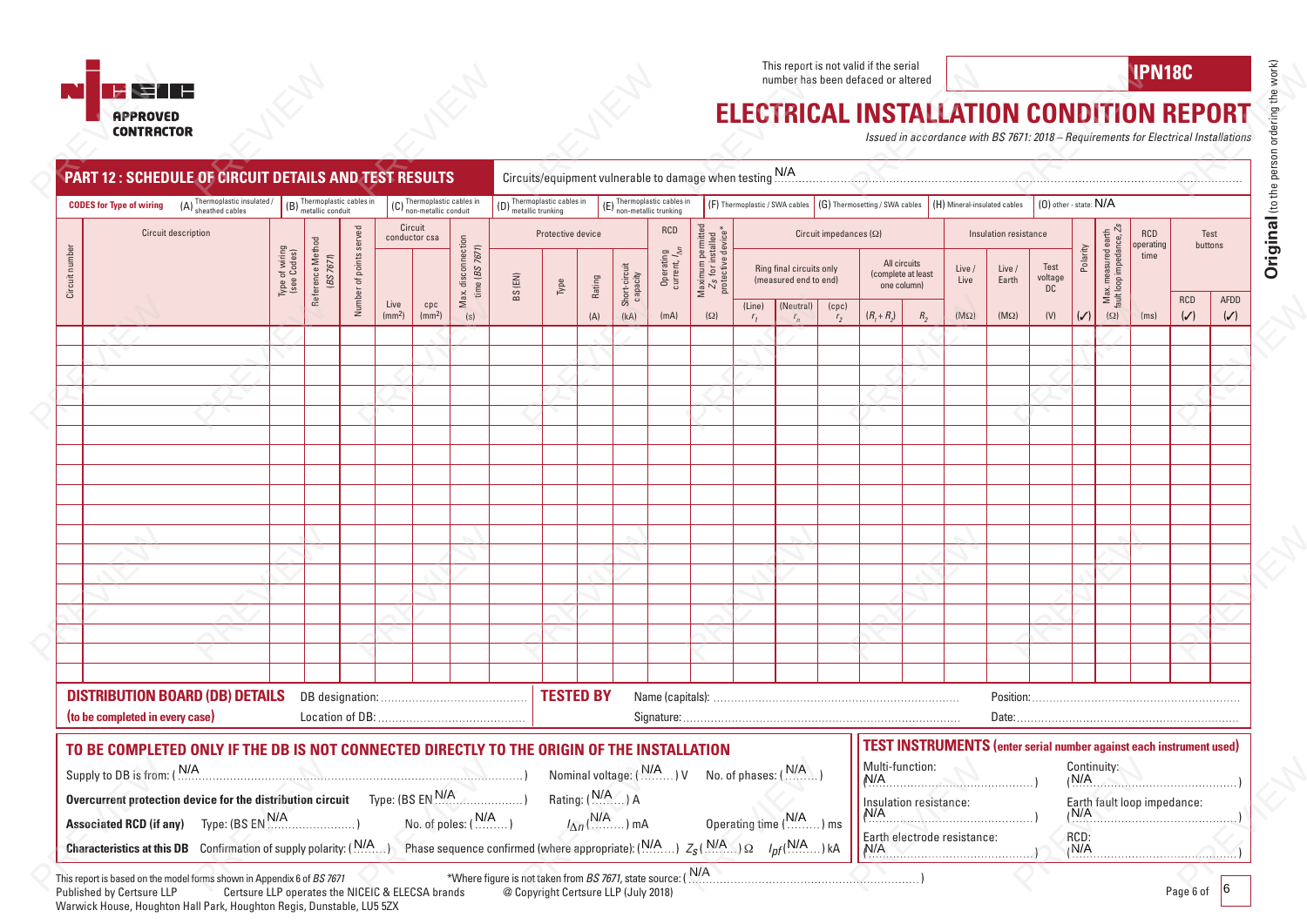# **NOTES FOR RECIPIENT**

### **THIS CONDITION REPORT IS AN IMPORTANT AND VALUABLE DOCUMENT WHICH SHOULD BE RETAINED FOR FUTURE USE**

The purpose of periodic inspection is to determine, so far as is reasonably practicable, whether an electrical installation is in a satisfactory condition for continued service. This report provides an assessment of the condition of the electrical installation identified overleaf at the time it was inspected and tested, taking into account the stated extent of the installation and the limitations of the inspection and testing.

This report has been issued in accordance with the national standard for the safety of electrical installations, *BS 7671: 2018 – Requirements for Electrical Installations.*

The report identifies any damage, deterioration, defects and/or conditions found by the inspector which may give rise to danger (see PART 6), together with any items for which improvement is recommended.

If you were the person ordering this report, but not the user of the installation, you should pass this report, or a full copy of it including these notes, the schedules and additional pages (if any), immediately to the user.

This report should be retained in a safe place and shown to any person inspecting or undertaking further work on the electrical installation in the future. If you later vacate the property, this report will provide the new user with an assessment of the condition of the electrical installation at the time the periodic inspection was carried out.

Where the installation incorporates a residual current device (RCD) there should be a notice at or near the device stating that it should be tested every six months. For safety reasons it is important that this instruction is followed.

### **For safety reasons, the electrical installation should be re-inspected at appropriate intervals by a skilled person or persons, competent in such work. NICEIC\* recommends that you engage the services of an NICEIC Approved Contractor for the inspection.**

The recommended date by which the next inspection should be carried out is stated in PART 5 of this report. There should also be a notice at or near the main switchboard or distribution board/consumer unit indicating when the next inspection of the installation is due.

Only an NICEIC Approved Contractor or Conforming Body is authorised to issue this NICEIC Electrical Installation Condition Report. You should have received the report marked 'Original' and the Approved Contractor should have retained the report marked 'Duplicate'.

This report form is intended to be issued only for the purpose of reporting on the condition of an existing electrical installation and must not be issued to certify new electrical installation work including the replacement of a distribution board or consumer unit.

The report consists of at least six numbered pages. Additional numbered pages may have been provided to permit further relevant information relating to the installation to be recorded. For installations having more than one distribution board or more circuits than can be recorded on PART 12, one or more additional *Schedules of Circuit Details and Test Results* should form part of the report. The report is invalid if any of the schedules identified in PART 10 are missing. The report has a printed serial number, which is traceable to the Contractor to which it was supplied.

PART 7 (Details and limitations) should identify fully the extent of the installation covered by this report and any limitations on the inspection and testing. The inspector should have agreed these aspects with the person ordering the report and with other interested parties (licensing authority, insurance company, mortgage provider and the like) before the inspection was carried out.

Operational limitations may have been encountered during the inspection such as inability to gain access to parts of the installation or to an item of equipment. The inspector should have noted any such limitations in PART 7. It should be noted that the greater the limitations applying to a report, the less its value from the safety aspect.

A declaration should have been given by the inspector in PART 4 of the report. The declaration must reflect the statement given in PART 3, which summarises the observations and recommendations made in PART 6. Where one or more observations have been made in PART 6, the Classification code given to each by the inspector indicates the degree of urgency with which remedial action needs to be taken to restore the installation to a safe working condition.

Where the inspector has indicated an observation as code C1 (danger present) **the safety of those using the installation is at risk.** Wherever practicable, items classified as (C1) should be made safe on discovery, and it is recommended that a skilled person(s) competent in electrical installation work undertakes the necessary remedial work immediately.

Where the inspector has indicated an observation as code C2 (potentially dangerous) **the safety of those using the installation may be at risk**, and it is recommended that a skilled person(s) competent in electrical installation work undertakes the necessary remedial work as a matter of urgency.

Where the inspector has indicated that an item requires further investigation (FI), the investigation should be carried out without delay to determine whether danger or potential danger exists. For further guidance on the Classification codes, please see the reverse of page 2.

Where the installation can be supplied by more than one source, such as the public supply and a standby generator or microgenerator, this should be identified in PART 8 *Supply Characteristics and Earthing Arrangements*, and the *Schedules of Circuit Details and Test Results* (PART 12) compiled accordingly.

Where inadequacies in the intake equipment have been observed (Item 1 of PART 10), the person ordering the inspection should inform the distributor and/or supplier as appropriate.

Should the person ordering this report have reason to believe that it does not reasonably reflect the condition of the electrical installation reported on, that person should in the first instance raise the specific concerns in writing with the Approved Contractor. If the concerns remain unresolved, the person ordering this report may make a formal complaint to NICEIC, for which purpose a complaint form is available on request.

The complaints procedure offered by NICEIC is subject to certain terms and conditions, full details of which are available upon application. NICEIC does not investigate complaints relating to the operational performance of electrical installations (such as lighting levels), or to contractual or commercial issues (such as time or cost).

*\* NICEIC is operated by Certsure LLP, a partnership between the Electrical Contractors' Association and the charity, Electrical Safety First. NICEIC maintains and publishes registers of electrical contractors that it has assessed against particular scheme requirements (including the technical standard of electrical work).*

For further information about electrical safety and how NICEIC can help you, visit **www.niceic.com**